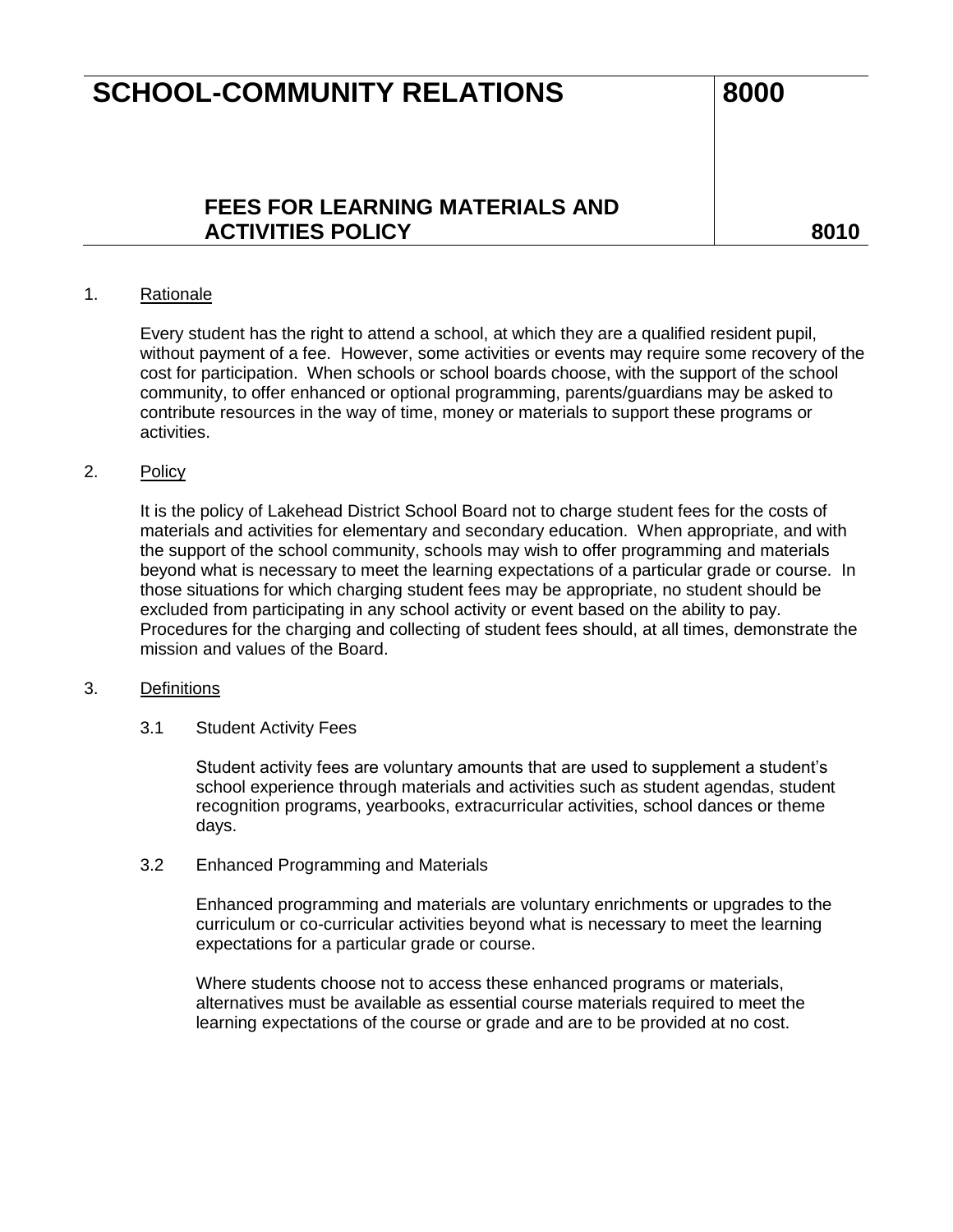# **SCHOOL-COMMUNITY RELATIONS** 8000

## **FEES FOR LEARNING MATERIALS AND**  ACTIVITIES POLICY **ACTIVITIES POLICY**

## 3.3 Optional Programming

Optional programming refers to voluntary courses or activities that students normally choose to attend through an application process, with the knowledge that these programs are beyond the core curriculum.

## 4. Guidelines

- 4.1 The purposes for which the funds are collected are consistent with the Board's mission and values.
- 4.2 Fees charged for school purposes are to complement, and not replace, public funding for education.
- 4.3 Students must be able to participate in school activities and access resources regardless of personal financial barriers.
- 4.4 No student will be refused participation in any school activity or event due to the economic circumstances of that student or their family.
- 4.5 All reasonable expectations for privacy of students and parents will be respected during the student fee collection process, and those who may be experiencing financial difficulty will be managed in a discreet manner.
- 4.6 Financial reports will be maintained and made available to the school community.
- 4.7 Successful completion of a required grade or course leading to graduation cannot be dependent on the payment of any course fee.
- 4.8 Fee amounts should reflect the actual cost of the service or materials provided to the student, and in all possible cases, should be modest and within certain limits.
- 4.9 Members of the school community should be consulted in the development of a school's fee schedule and made aware of the use of student fees.